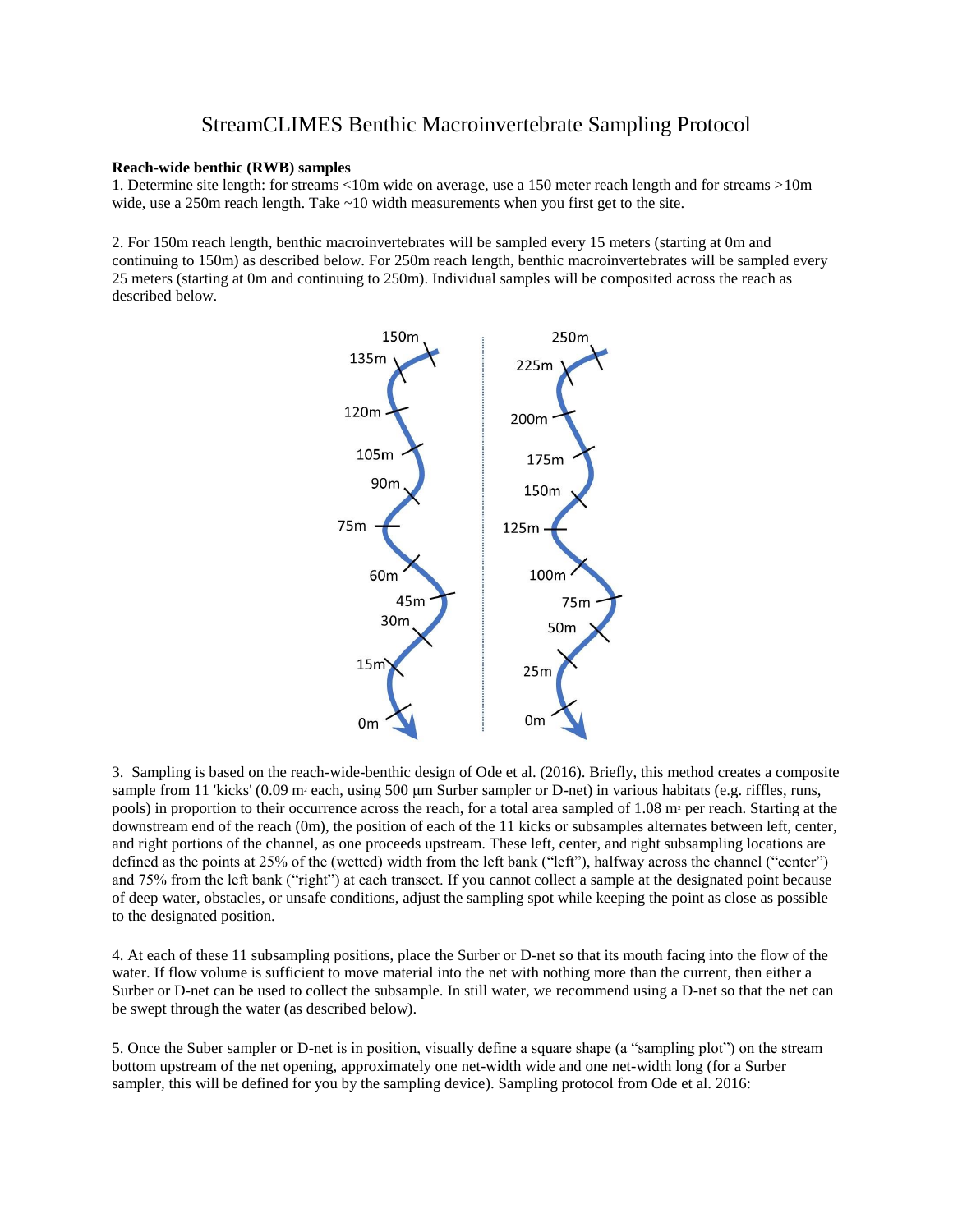Because standard D-nets are 12 inches wide, the area within this plot is 1 sq. ft. (0.09 sq. m.). Restrict sampling to within that area. Pick up and clean all of the rocks larger than a golf ball within the sampling plot such that all the organisms attached to them are washed downstream into the net. Set these rocks outside the sampling plot after they have been cleaned. If the substrate is consolidated, bedrock, or comprised of large, heavy rocks, run your hands or feet along the substrate to displace BMIs into the net. While disturbing the plot, let the water current carry all loosened material into the net. Once the coarser substrates have been removed from the sampling plot, dig through the remaining underlying material with fingers to a depth of about 10 cm (less in sandy streams), where gravels and finer particles are often dominant. Thoroughly manipulate the substrates in the plot to encourage flow to dislodge any resistant organisms. Note: the sampler may spend as much time as necessary to inspect and clean larger substrates, but should take a standard time of 30 seconds for the digging portion of this step. To the extent practical, reduce the amount of sand particles in the net, as they damage organisms and degrade taxonomic data quality.

For slack-water habitats, vigorously sweep the surface of the subsampling area with your hands or feet while dragging the net through the disturbed area just above the bottom. Keep moving the net so that the organisms trapped in the net will not escape. Continue kicking the substrate and moving the net for 30 seconds. For vegetation-choked sampling points, sweep the net through the vegetation within a 1sq. ft. (0.09 sq. m.) plot for 30 seconds. After 30 seconds, remove the net from the water with a quick, upward motion to wash the organisms to the bottom of the net.

6. Clean the sample of excess fine silt by rising the net in the water repeatedly (without submerging the lip of the net which would allow organisms to escape), until the water running out of the bottom of the net is clear. Also inspect and remove any rocks larger than very fine gravel, as these rocks will smash organisms in preserved samples. Invert the net into a bucket of water for each subsample, until all subsamples are placed in the composite sample in the bucket.

7. Once the full composite sample is in the bucket, process the sampled material to remove coarse organic debris, sand and gravel, and excess filamentous algae. Samples can be passed through a coarse sieve, but sample elutriation works best to preserve the sample in good condition. Using a series of three or so buckets, grab coarse organic debris, larger gravel pieces, and excess filamentous algae one handful at a time, and rinse it in subsequent buckets, with the goal of removing most organisms clinging to the material. Then place the material in a tray for visual inspection and hand removal. Once all larger debris has been rinsed and inspected, elutriate the remaining material by swirling the water in the bucket so that invertebrates and fine debris are suspended, but sand and small gravel remains at the bottom of the bucket. Then pour the water and suspended material through a fine-mesh aquarium net, and invert the aquarium net into a 500mL wide-mouth Nalgene container half filled with 95% or 100% ethanol. Repeat as needed (using additional stream water) until all fine organic material and invertebrates have been washed out of the bucket, and then visually inspect the remaining sand and gravel for invertebrates (especially bivalves, gastropods, and stone-cased caddisflies). Repeat for each of the three rinse buckets until 100% of the sample is processed and preserved. After all of sample is added to container, top off with ethanol.

#### **Substrate visual estimation for RWB samples**

While collecting the 11 subsamples to be composited into the RWB sample, please make note of the substrate sizes and percent cover that are present. For the entire composite sampled area (1.08 sq. m.), make a rough estimate of the relative cover percentages of sediment on the Wentworth scale (i.e. silt, sand, gravel, pebble, cobble, boulder, bedrock).

#### **Edge samples**

1. Edge samples are comprised of a composite of five sweeps (covering  $\sim 0.33$  m<sup>2</sup> each) through submerged vegetation, roots, or rocky stream margins along the banks, using a D-net with 0.246mm mesh size. The five sweeps should be spaced roughly equally along the 150 m or 250m reach, with a goal of targeting the variety of edge types present in the reach (e.g. root masses, emergent aquatic vegetation, overhanging banks). Edge samples are qualitative in nature and will be used to detect taxa that may be missed in the reach-wide benthic samples. All five sweeps can be placed together in one bucket and processed and preserved in ethanol as described above for RWB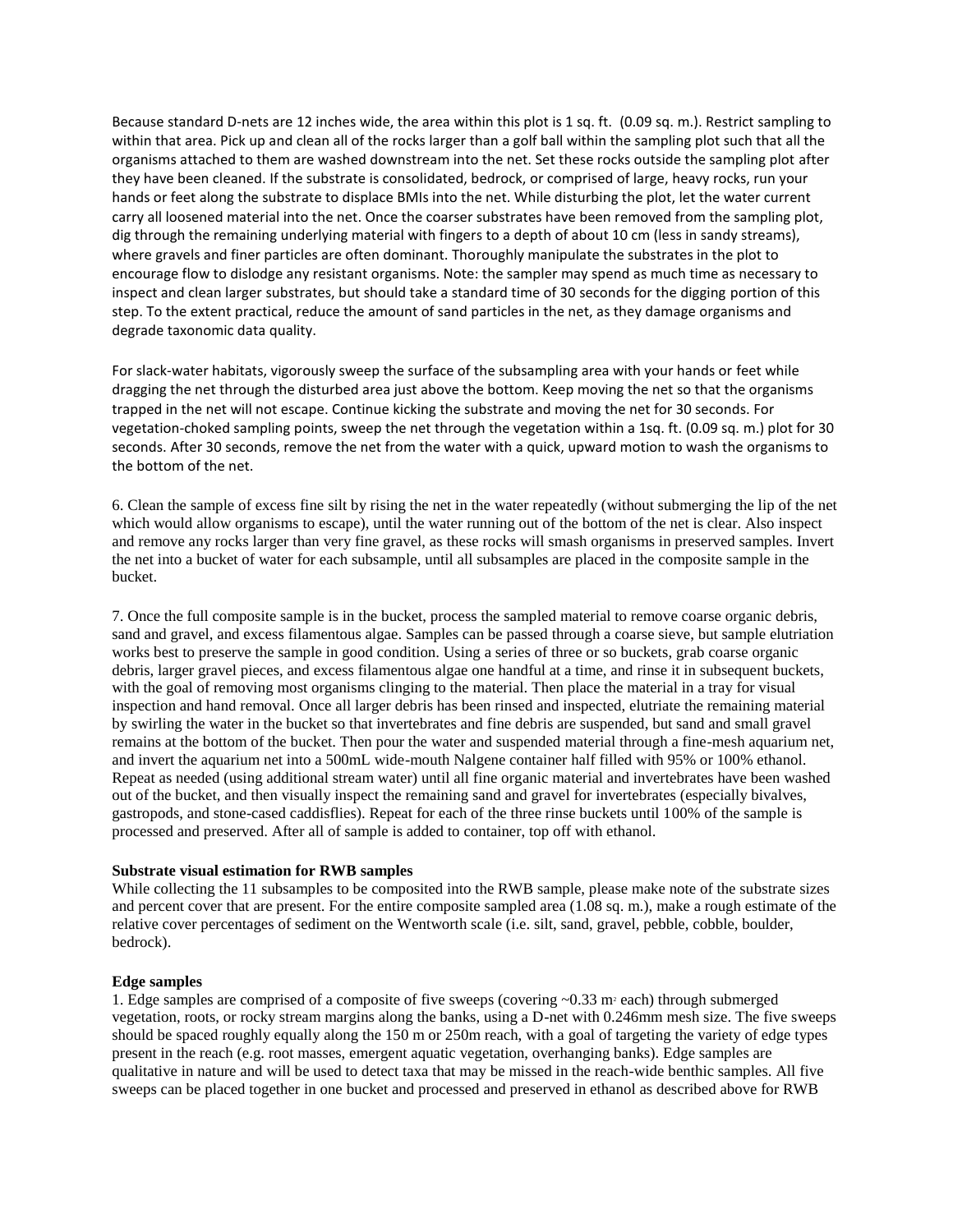samples. Make sure to label the Nalgene wide-mouth sample containers externally and with internal paper labels to avoid confusion between edge and RWB samples at each study reach.

## **Sample labels**

Please include the site code (stream name and reach number), the sampling date, the sample type, and the sample collectors on an internal paper label (in pencil) as well as writing it externally on the Nalgene wide-mouth lid (in Sharpie). If samples are too large to fit into one 500mL Nalgene wide-mouth sample containers, also include the sample container number (e.g. 1 of 2, 2 of 2). An example label would be:



#### **Sample preservation in lab**

Top off container with ethanol in the field. Within 24 hours of RWB and edge sample collection, visually inspect each filled sample container. If the ethanol is dark green or brown, the organic material has used up most of the original ethanol in the container. Carefully pour the sample into a fine-mesh aquarium net, then invert the contents of the net back into the container and add fresh ethanol. Repeat as needed every 24 hours until the sample is not darkly colored and 'smells' like ethanol rather than rotting organic material.

## **Sample Timing:**

Preferably, we want to sample streams when the intermittent reaches have been flowing long enough for communities to develop (30-60 days). We also want to sample streams when flow conditions will promote good sample collection, i.e. not immediately after floods or during high flow periods. Suggest min of 10-14 days after a flood, potentially longer if needed. In general the sample timing will vary from region to region. As an example, if flow is seasonal with a wetter period and a drier period then we would want to sample during the descending limb of the hydrograph during the wet season, assuming that this is a time period when intermittent reaches would still be wetted.

**Photos:** At each reach during each sampling, take a photo looking upstream from the study reach from the same location (preferably the most downstream point, 0 m, assuming that a good stretch of the reach is visible).

**Field Notes:** During each sampling event, take detailed notes describing the sampling in a field notebook. Be sure to include: watershed and reach ID, collectors, date, number of samples ('kicks') contributing to the reach wide